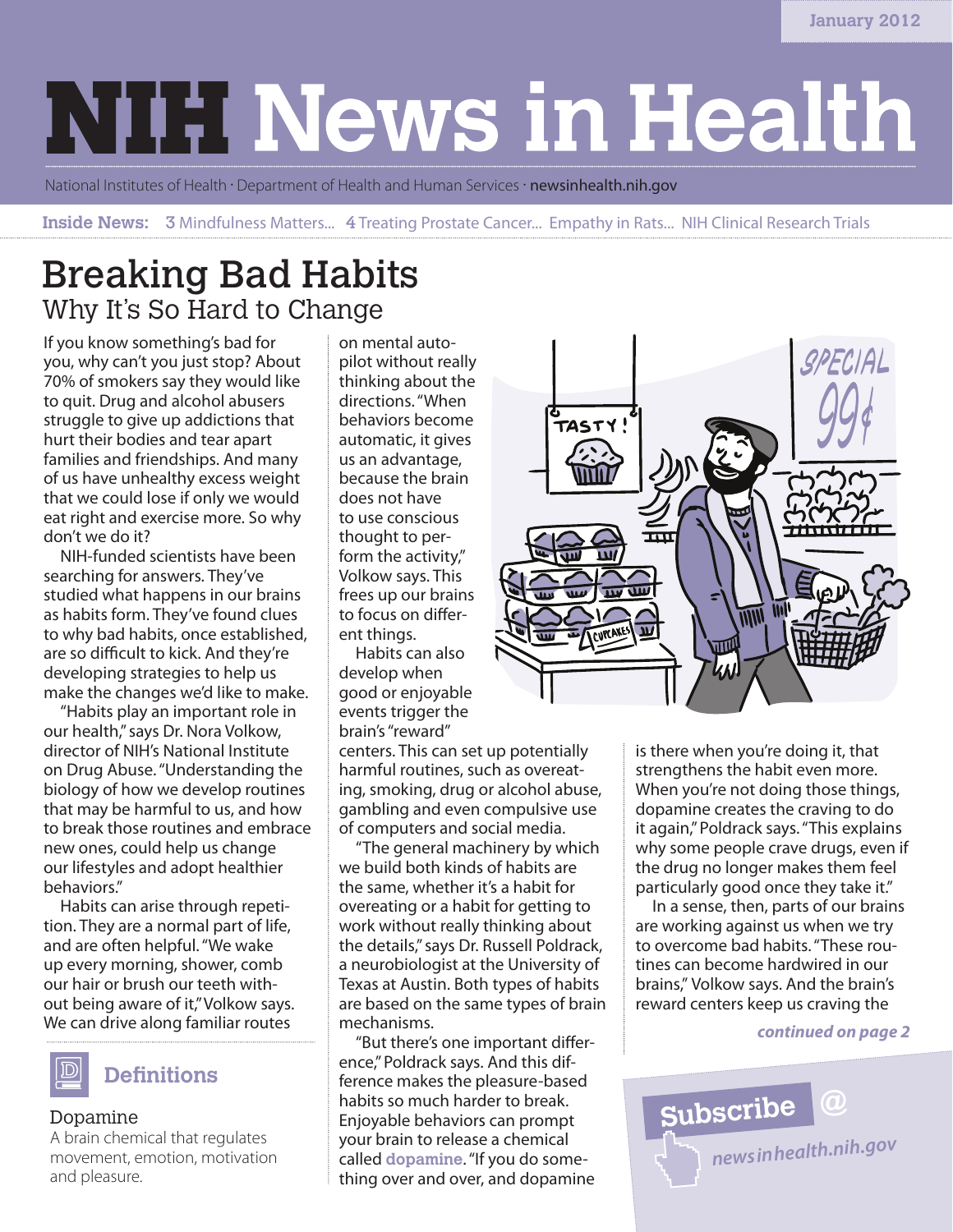#### *continued from page 1*

things we're trying so hard to resist. The good news is, humans are not simply creatures of habit. We have many more brain regions to help us do what's best for our health.

"Humans are much better than any other animal at changing and orienting our behavior toward longterm goals, or long-term benefits," says Dr. Roy Baumeister, a psychologist at Florida State University. His studies on decision-making and willpower have led him to conclude that

 $\label{eq:2.1} \begin{array}{l} \mathcal{L}_{\mathcal{A}} \left( \mathcal{L}_{\mathcal{A}} \right) = \mathcal{L}_{\mathcal{A}} \left( \mathcal{L}_{\mathcal{A}} \right) = \mathcal{L}_{\mathcal{A}} \left( \mathcal{L}_{\mathcal{A}} \right) \end{array}$ 

# ത്ത

### **Wise Choices** Break Bad Habits

- $\blacksquare$  Avoid tempting situations. If you always stop for a donut on your way to work, try a different route. Keep fatty foods, cigarettes, alcohol and other tempting items out of your home.
- $\blacksquare$  Replace unhealthy behaviors with healthy ones. Try exercise, a favorite hobby or spending time with family.
- $\blacksquare$  Prepare mentally. If you can't avoid a tempting situation, prepare yourself in advance. Think about how you want to handle it and mentally practice what you plan.
- $\blacksquare$  Enlist support. Ask friends, family and co-workers to support your efforts to change.
- $\blacksquare$  Reward yourself for small steps. Give yourself a healthy treat when you've achieved a small goal or milestone.

"self-control is like a muscle. Once you've exerted some self-control, like a muscle it gets tired."

After successfully resisting a temptation, Baumeister's research shows, willpower can be temporarily drained, which can make it harder to stand firm the next time around. In recent years, though, he's found evidence that regularly practicing different types of self-control—such as sitting up straight or keeping a food diary—can strengthen your resolve.

"We've found that you can improve your self-control by doing exercises over time," Baumeister says. "Any regular act of self-control will gradually exercise your 'muscle' and make you stronger."

Volkow notes that there's no single effective way to break bad habits. "It's not one size fits all," she says.

One approach is to focus on becoming more aware of your unhealthy habits. Then develop strategies to counteract them. For example, habits can be linked in our minds to certain places and activities. You could develop a plan, say, to avoid walking down the hall where there's a candy machine. Resolve to avoid going places where you've usually smoked. Stay away from friends and situations linked to problem drinking or drug use.

Another helpful technique is to visualize yourself in a tempting situation. "Mentally practice the good behavior over the bad," Poldrack says. "If you'll be at a party and want to eat vegetables instead of fattening foods, then mentally visualize yourself do-

### **NIH News in Health (ISSN 1556-3898)**

#### **National Institutes of Health**

Office of Communications & Public Liaison Building 31, Room 5B64 Bethesda, MD 20892-2094 nihnewsinhealth@od.nih.gov Tel: 301-435-7489 Fax: 301-496-0019

**Attention Editors** Reprint our articles and illustrations in your own publication. Our material is not copyrighted. Please acknowledge *NIH News in Health* as the source and send us a copy.

**Editor** Harrison Wein, Ph.D. **Assistant Editor** Vicki Contie

**Contributors** Joe Balintfy, Vicki Contie, Alan Defibaugh (illustrations), Bonnie Tabasko and Harrison Wein

### **newsinhealth.nih.gov**

For more health information from NIH, visit http://health.nih.gov



For more information about breaking bad habits, see our links online:

http://newsinhealth.nih.gov/issue/Jan2012/Feature1

ing that. It's not guaranteed to work, but it certainly can help."

One way to kick bad habits is to actively replace unhealthy routines with new, healthy ones. Some people find they can replace a bad habit, even drug addiction, with another behavior, like exercising. "It doesn't work for everyone," Volkow says. "But certain groups of patients who have a history of serious addictions can engage in certain behaviors that are ritualistic and in a way compulsive—such as marathon running—and it helps them stay away from drugs. These alternative behaviors can counteract the urges to repeat a behavior to take a drug."

Another thing that makes habits especially hard to break is that replacing a first-learned habit with a new one doesn't erase the original behavior. Rather, both remain in your brain. But you can take steps to strengthen the new one and suppress the original one. In ongoing research, Poldrack and his colleagues are using brain imaging to study the differences between first-learned and later-learned behaviors. "We'd like to find a way to train people to improve their ability to maintain these behavioral changes," Poldrack says.

Some NIH-funded research is exploring whether certain medications can help to disrupt hard-wired automatic behaviors in the brain and make it easier to form new memories and behaviors. Other scientific teams are searching for genes that might allow some people to easily form and others to readily suppress habits.

> Bad habits may be hard to change, but it can be done. Enlist the help of friends, coworkers and family for some extra support.  $\blacksquare$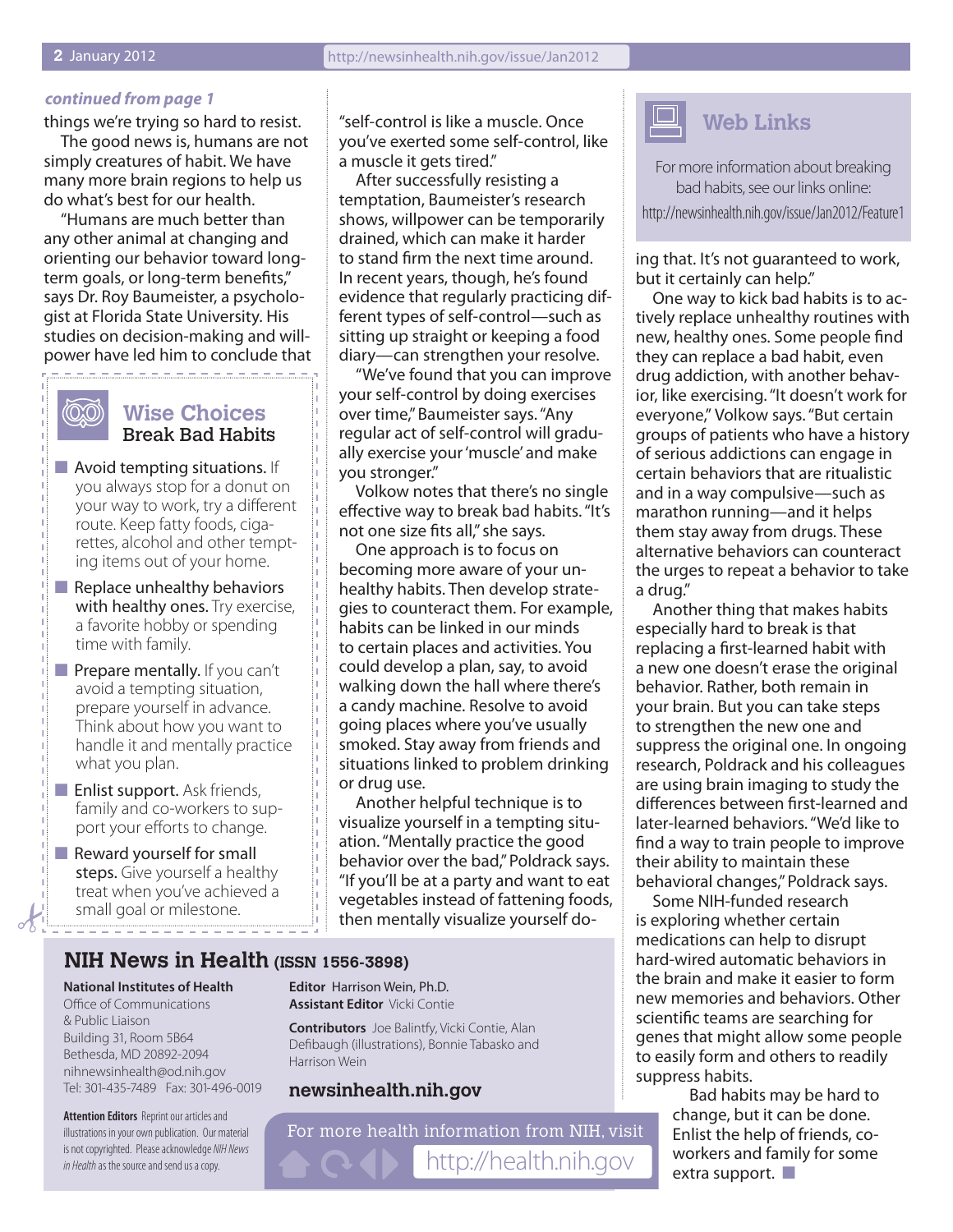## Mindfulness Matters Can Living in the Moment Improve Your Health?

At some point in your life, someone probably told you: "Enjoy every moment. Life is short." Maybe you've smiled and rolled your eyes at this well-intentioned relative or co-worker. But the fact is, there's something to it. Trying to enjoy each moment may actually be good for your health.

The idea is called mindfulness. This ancient practice is about being completely aware of what's happening in the present—of all that's going on inside and all that's happening around you. It means not living your life on "autopilot." Instead, you experience life as it

### **Wise Choices** Being Mindful

ത്ത

The concept of mindfulness is simple, but becoming a more mindful person requires commitment and practice. Here are some tips to help you get started:

- $\blacksquare$  Take some deep breaths. Breathe in through your nose to a count of 4, hold for 1 second and then exhale through the mouth to a count of 5. Repeat often.
- $\blacksquare$  Enjoy a stroll. As you walk, notice your breath and the sights and sounds around you. As thoughts and worries enter your mind, note them but then return to the present.
- $\blacksquare$  Practice mindful eating. Be aware of taste, textures and flavors in each bite, and listen to your body when you are hungry and full.
- $\blacksquare$  Find mindfulness resources in your local community, including yoga and meditation classes, mindfulness-based stress reduction programs and books.

unfolds moment to moment, good and bad, and without judgment or preconceived notions.

"Many of us go through our lives without really being present in the moment," says Dr. Margaret Chesney of the University of California, San Francisco. She's studying how mindfulness affects health. "What is valuable about mindfulness is that it is accessible and can be helpful to so many people."

Studies suggest that mindfulness practices may help people manage stress, cope better with serious illness and reduce anxiety and depression. Many people who practice mindfulness report an increased ability to relax, a greater enthusiasm for life and improved self-esteem.

 One NIH-supported study found a link between mindfulness meditation and measurable changes in the brain regions involved in memory, learning and emotion. Another NIH-funded researcher reported that mindfulness practices may reduce anxiety and hostility among urban youth and lead to reduced stress, fewer fights and better relationships.

A major benefit of mindfulness is that it encourages you to pay attention to your thoughts, your actions and your body. For example, studies have shown that mindfulness can help people achieve and maintain a healthy weight. "It is so common for people to watch TV and eat snack food out of the box without really attending to how much they are eating," says Chesney. "With mindful eating, you eat when you're hungry, focus on each bite, enjoy your food more and stop when you're full."



### **Web Links**

For more about being mindful, see our links online: http://newsinhealth.nih.gov/issue/Jan2012/Feature2



Finding time for mindfulness in our culture, however, can be a challenge. We tend to place great value on how much we can do at once and how fast. Still, being more mindful is within anyone's reach.

You can practice mindfulness throughout the day, even while answering e-mails, sitting in traffic or waiting in line. All you have to do is become more aware—of your breath, of your feet on the ground, of your fingers typing, of the people and voices around you.

Chesney notes that as people start to learn how to be more mindful, it's common and normal to realize how much your mind races and focuses on the past and future. You can just notice those thoughts and then return to the present moment. It is these little, regular steps that add up and start to create a more mindful, healthy life.

So, before you roll your eyes again, take a moment and consider  $mindfulness.$